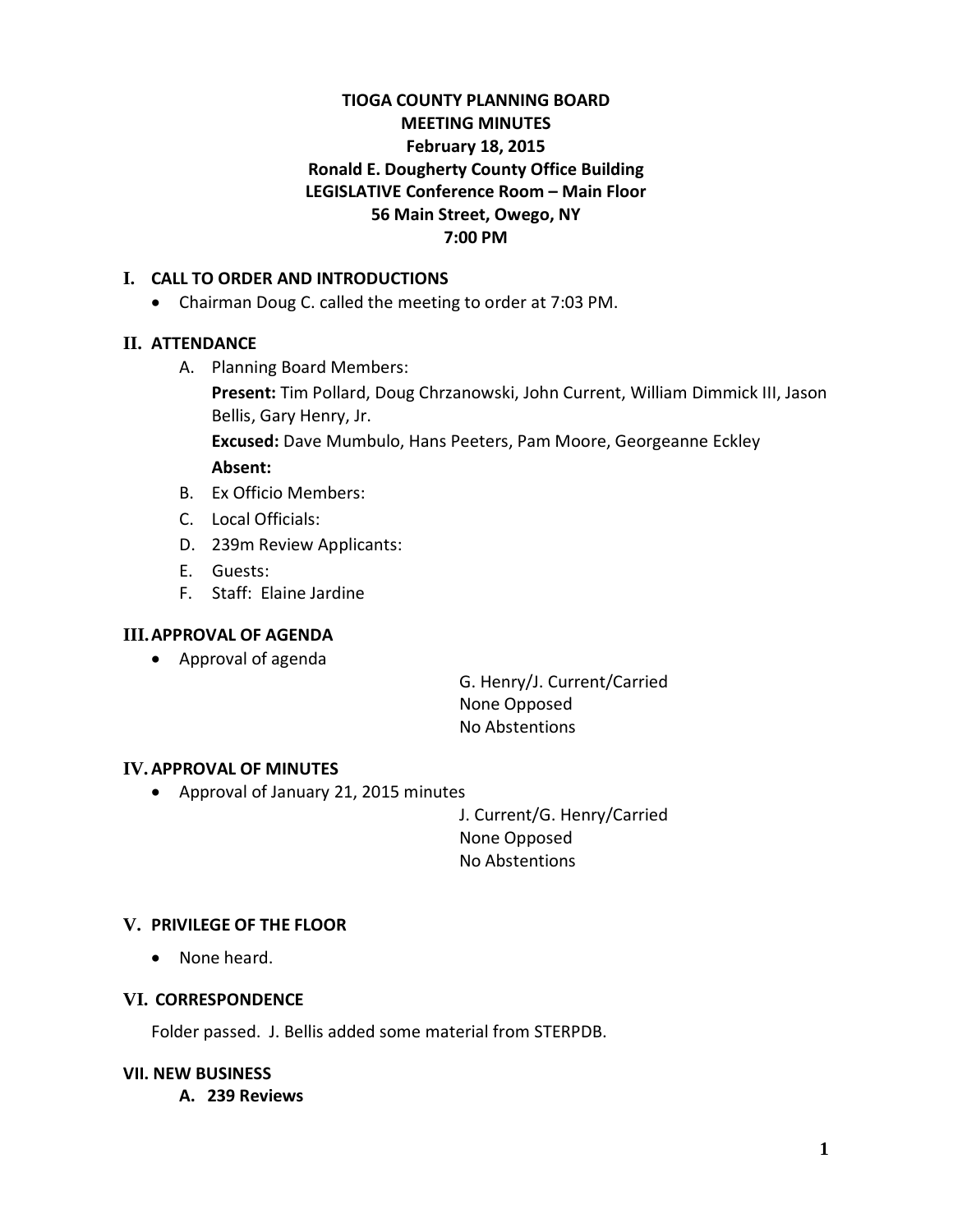## **1. County Case 2015-002: Town of Tioga, Local Law #1-2014, Site Plan Review Ordinance**

The applicant is requesting a review of the Town of Tioga Site Plan Review Local Law according to New York State Town Law §130. The Town of Tioga's 2014 Long Term Community Recovery Strategy funded by the NYS DOS recommended that the town develop and adopt Site Plan Review regulations for industrial and commercial uses only, integrating attention to future development within the floodplain. The LTCRS consultants then developed a model SPR ordinance, the Planning Director simplified it, and passed it along to the Town of Tioga Planning Board. Since then The Town Planning Board and Town Board have been working on the Site Plan Review Local Law for the past few months. Now both parties are agreeable to its' content and ready to officially go through the approval process to adopt the regulations.

The Town of Tioga has complied with all New York State Town Law requirements on developing and adopting a Site Plan Review Ordinance which are to schedule a public hearing with at least 10 days public notice (notice was published on 11/29/2014 and public hearing was on 12/9/2014) and to make a referral to the Tioga County Planning Board under GML §239 for recommendation before adoption.

The proposed ordinance is simple and focused. The Town will benefit from this type of discretionary review, especially on review of new industrial and commercial development located within the floodplain and in the hamlet of Tioga Center. The only condition is that for the Tioga Planning Board create a Town of Tioga Site Plan Review Application, based on the *Formal Application Content* and *Criteria For Site Plan Review* sections.

Staff recommends approval of the Tioga of Tioga Site Plan Review Ordinance.

#### **Motion to recommend approval of the local law:**

| G. Henry/J. Current/Carried |   |
|-----------------------------|---|
| Yes                         | 6 |
| Nο                          | ი |
| <b>Abstention</b>           | n |

B. Election of 2015 Officers

• 2015 Officer slate is as follows after nominations: Chair – Doug C. Vice-Chair – William Dimmick III

Secretary – Pam Moore

### **Motion to approve 2015 TCPB Officer Slate:**

| J. Bellis/G. Henry/Carried |   |
|----------------------------|---|
| Yes                        | 6 |
| Nο                         | n |
| <b>Abstention</b>          | n |

### **VIII. REPORTS**

A. Local Bits and Pieces

**1. Town of Candor** – G. Henry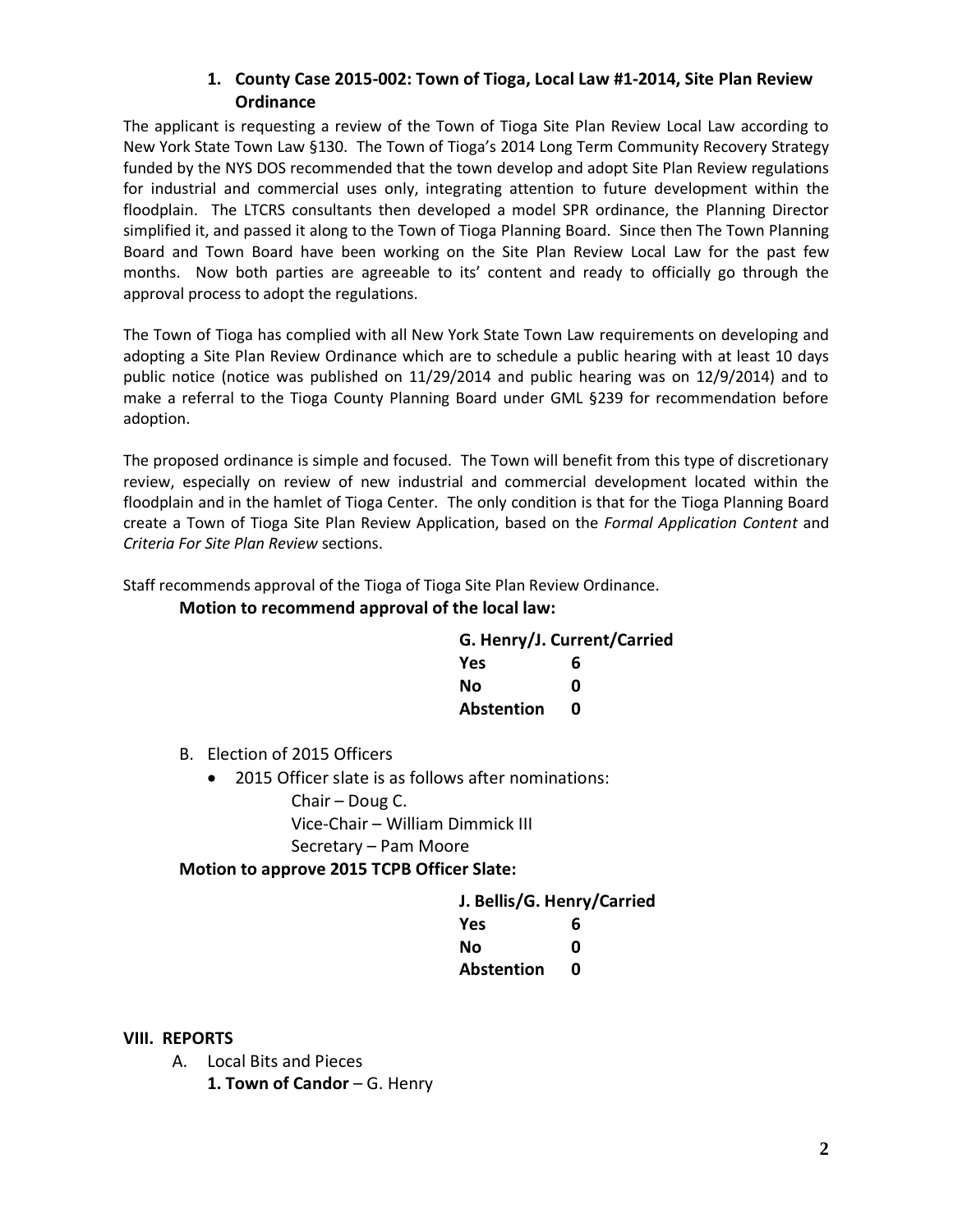- Older portion of Town Barn caught on fire earlier in the week. They lost 4 plow trucks and a loader.
- The survey sent out for the Comprehensive Plan update resulted in a successful return rate of 15%. PB is now compiling the responses.

## **2. Town of Nichols** – P. Moore

• Not in attendance.

## **3. Town of Berkshire - T. Pollard**

• The Town Board and Planning Board will hold another joint meeting next month to further outline their Comprehensive Plan update. Last month's joint meeting was a successful effort.

## **4. Town of Tioga –** D. Chrzanowski

• Kevin Smith is petitioning is the USPS to re-stablish the Tioga Center 13845 ZIP code.

### **5. Village of Waverly** – W. Dimmick III

• Nothing to report

### **6. Village of Owego** – G. Eckley

• Not in attendance.

## **7. Town of Newark Valley** – H. Peeters

- Not in attendance.
- **8. Town of Richford** vacant

### **9. Town of Owego** – J. Current

• Nothing to Report

# **10. Town of Barton** – D. Mumbulo

- Not in attendance
- **11. Spencer** vacant

### B. **Staff Report**

- E. Jardine covered the following 3 topics:
	- o Inquired if TCPB members are in favor of approaching Jim Tornatore, Mayor of the Village of Newark Valley and a former TCPB member, to be a candidate for the Alternate position that is vacant. He has expressed his interest in this more than once. TCPB members approved by consensus. E. Jardine reported that she also has calls into Towns of Spencer and Barton Supervisors to discuss TCPB membership from their respective towns.